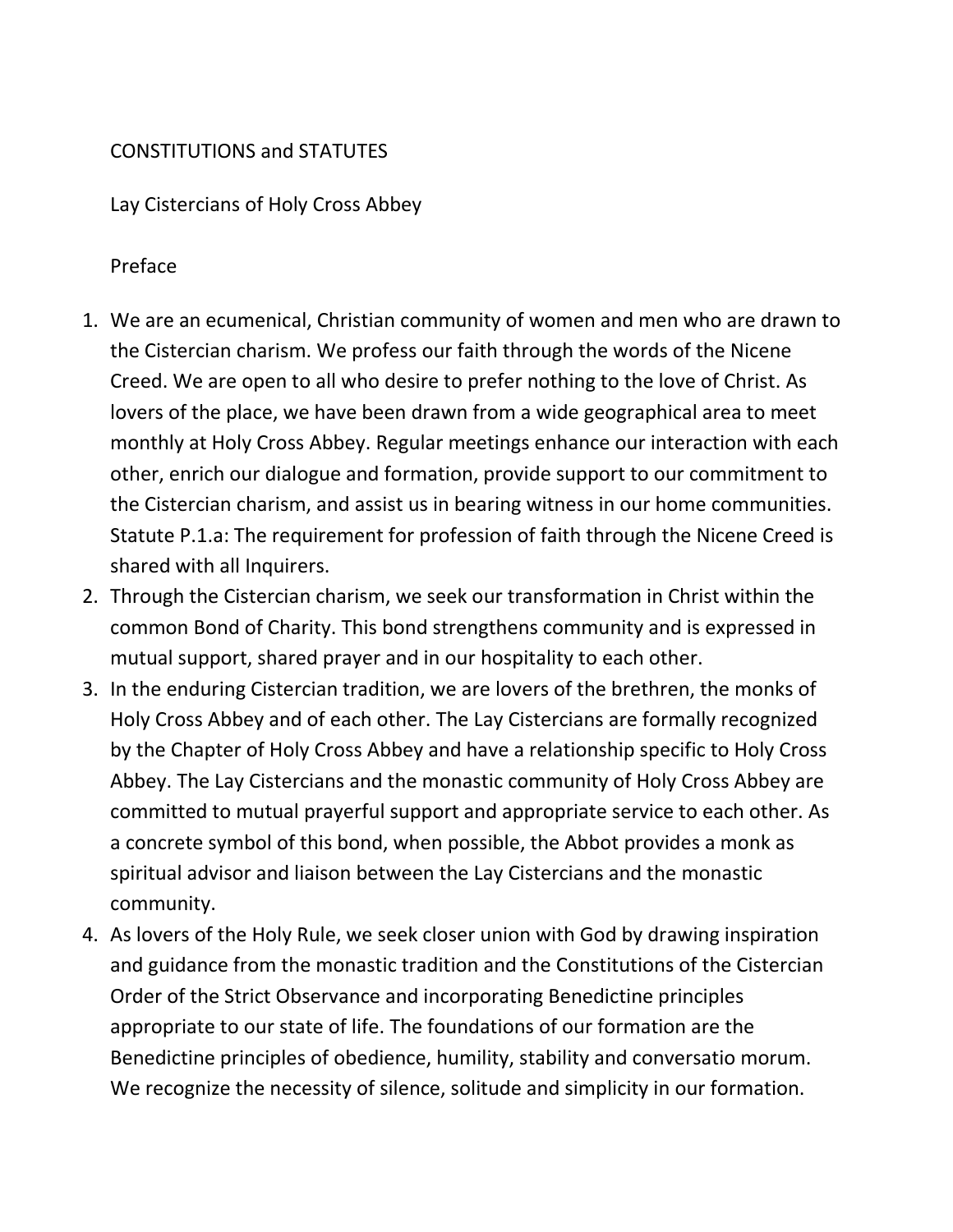Part One - The Lay Cistercian Spirit

## 1. The School of Charity

In this school of charity we recognize that we are always beginners, who have infinitely more to learn from the Master, our Lord Jesus Christ. In the spirit of charity, we strive to see the other as a beloved Child of God, in whom Christ is formed.

2. The Spirit of Humility

In the spirit of humility we keep always before us the awareness that each one's gifts are from God, that to God alone belongs the glory, and that we are totally dependent on God for everything.

3. The Spirit of Peace and Reconciliation

In the spirit of peace, we seek to grow in self-knowledge and self-discipline by centering ourselves in Christ. In our quest for harmony and concord we shun all that brings discord, division or does any harm to the other. When discord and dissension do occur, as they are bound to do in any community, we seek to maintain our loving relationship with one another, as witness to the alternative God offers to a broken world.

4. The Spirit of Obedience

We desire to live out the love of Christ in the spirit of obedience in our Lay Cistercian community. Members strive to renounce self-will and to follow the example of Christ, whose food was to do the will of his Father in heaven.

5. The Spirit of Stability

In the spirit of stability, we seek to persevere in the commitment we have made, trusting in the grace and providence of God, who has called us to this community.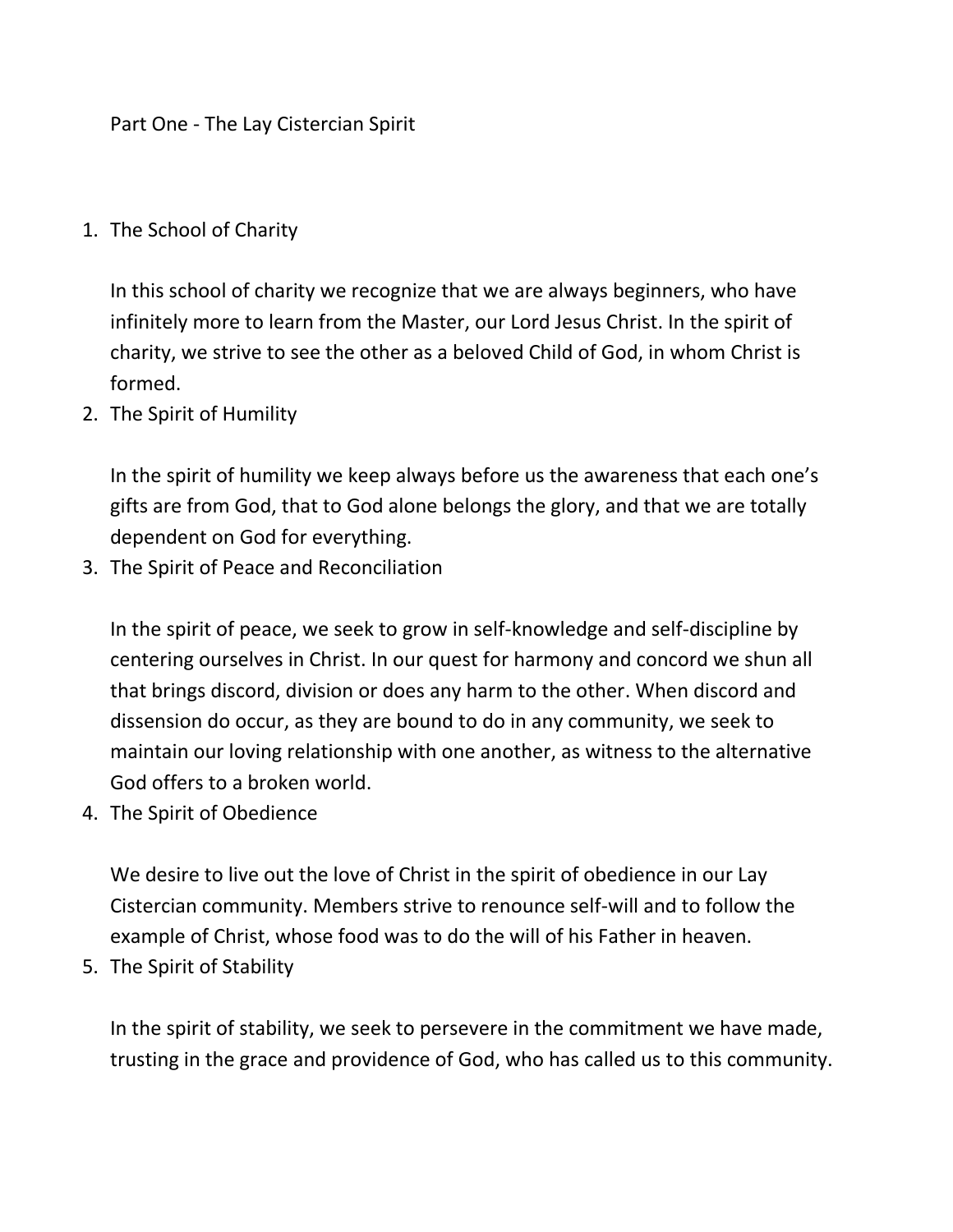6. The Spirit of Conversatio Morum

In the spirit of conversatio morum, we commit to be open to the work of the Holy Spirit enabling us to grow and flourish in fidelity to the Lay Cistercian way of life.

Part Two - The Lay Cistercian Way of Life

Personal Life as a Lay Cistercian

- 1. Prompted by their desire to follow Saint Paul's injunction to pray without ceasing, Lay Cistercians strive to carry out the following practices, as expressed in the Bond of Charity and in paragraphs 2-8 below.
- 2. We hold the Rule of Saint Benedict as our guide for living the Gospel in our daily lives by the practice of humility, stability, obedience, and continual conversion. Statute 7.2.a: All read the assigned section of the Rule of Saint Benedict daily.
- 3. Like all Cistercian communities, we invoke Mary, assumed into Heaven, as our Patroness and we acknowledge that each person is dedicated to her in a special way. We recognize Mary as the Mother and pattern of the Church in faith, love, and perfect union with Christ.
- 4. As the celebration of the Eucharist is the focal point of the Cistercian day, we Lay Cistercians hold as an ideal the daily reception of the Eucharist as a sign of our union with Christ and with one another. Sunday worship with our individual faith communities is an important expression of our commitment to welcome Christ in the person of our brothers and sisters in the world.
- 5. In our daily schedule we endeavor to pray one or more of the Hours of the Divine Office. When praying the Divine Office we join in spirit with our Cistercian brothers and sisters.
- 6. We deem periods of silence and solitude essential to maintaining a contemplative life of prayer and work. We also strive to simplify our lives in order to be more faithful to our special calling as Lay Cistercians.
- 7. We invoke the Holy Spirit to guide us as we encounter the inspired word of God in our daily lectio divina.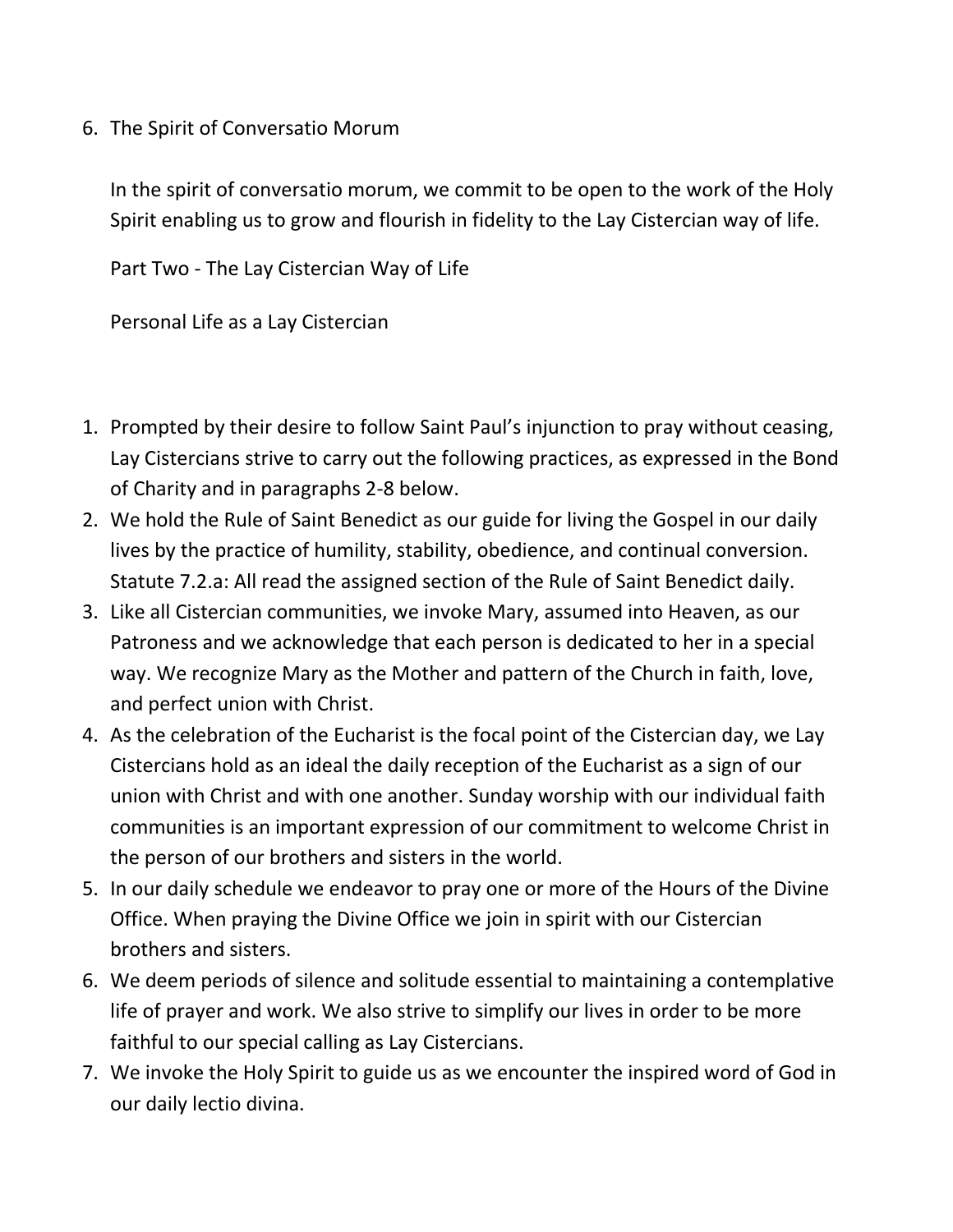- 8. To help maintain and foster our growth in the Cistercian charism, each individual endeavors to make a personal retreat at a Cistercian monastery at least once a year. Lay Cistercians attend an annual community retreat at Holy Cross Abbey.
- 9. Members seek "solitude of the heart" by shunning all that distracts and dissipates the spirit and undermines the reign of God's peace within.
- 10.Members seek regular spiritual direction to enhance our own spiritual formation and to benefit our faith communities.

Corporate Life as Lay Cistercians

- 1. All members have a right and duty to participate fully, according to their gifts, in the building up of the community.
- $\circ$  Professed Lay Cistercians vote in all chapter meetings unless their voting privileges have been suspended as provided for in the Statutes.
- $\circ$  Observers, Postulants, Novices and Professed use their talents for the good of the community.
- o Annual dues are paid by Postulants, Novices, and Professed. If the payment of these dues is a hardship, one may apply to the Council to modify this requirement.
- 2. All are called to mutual care and mutual cooperation, knowing that the good zeal of one is a help to all, whereas bitter zeal is a hindrance.
- 3. Attendance at the monthly meetings is a mark of commitment to the Lay Cistercian way of life.
- $\circ$  In the event of medical necessity or other emergency situation, a Novice may apply to the Lay Cistercian Council for up to a six months' leave of absence. If necessary, an extension of up to six additional months may be made. Upon return the Novice resumes the Novitiate. The Council may modify the terms and conditions of this leave of absence.
- $\circ$  In the event of medical necessity or other emergency situation, a Professed member may apply to the Lay Cistercian Council for up to six months' leave of absence. During this time and for 3 months after returning, voting privileges are suspended. If necessary, one may apply again for up to an additional six months'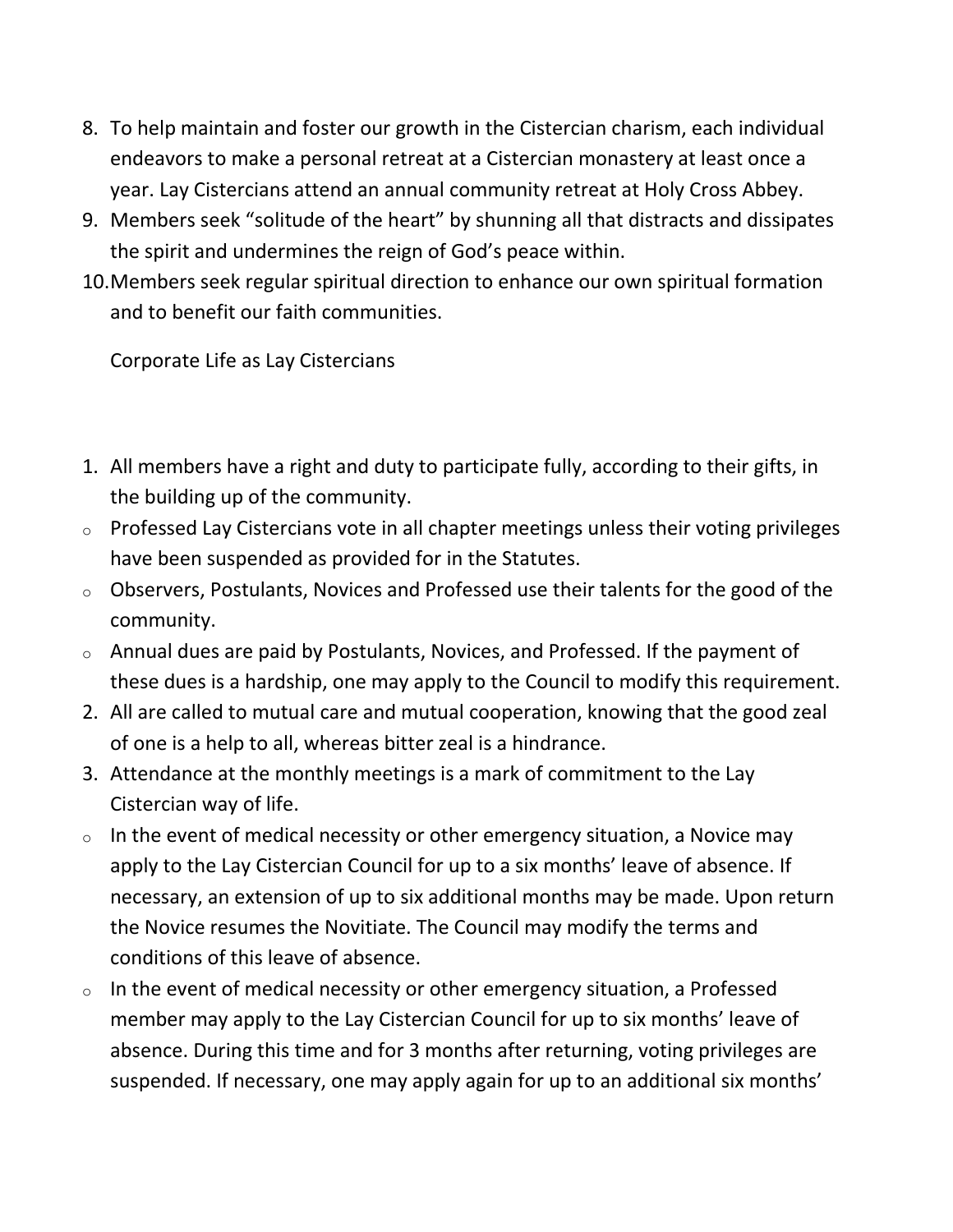leave of absence under the same conditions. The Council may modify the terms and conditions of this leave of absence. If a Professed member does not return after one year leave of absence, association with the Lay Cistercians of Holy Cross Abbey is considered at an end.

- $\circ$  In the event of permanent infirmity or disability which prevents regular attendance at monthly meetings, a Professed member may apply for associate status. When granted, the Associate Lay Cistercian has no voting privileges and is invited to the annual retreat, profession ceremonies, and other important community events.
- $\circ$  A Lay Cistercian who does not attend the monthly meeting for three months in a row and does not apply to the Lay Cistercian Council for a leave of absence, will be considered to have permanently ended association with the Lay Cistercians of Holy Cross Abbey, at the start of the fourth month. This is not considered a legitimate departure from the community.
- $\circ$  One who has legitimately left the Lay Cistercians of Holy Cross Abbey at the end of the novitiate or after profession may be readmitted by the Chapter without the obligation of repeating the novitiate. Persons seeking readmission are to apply to the Dean who will notify the Council and Chapter who together determine the form and duration of a new term of probation.
- $\circ$  One who has left the Lay Cistercians before completing the Novitiate may apply to the Coordinator of Inquirers to request to begin formation again as an Observer.
- 4. The governance of the Lay Cistercians will strive to follow the Cistercian model of a service of authority. We look to the Abbot of Holy Cross Abbey as Christ's representative among us.
- 5. Particular practices may be modified by the Lay Cistercian Council or Chapter to reflect the needs of a lay group whose members live in the world apart from one another.
- 6. Ministry of Leadership: The Lay Cistercian Council will serve the community in all humility and charity, always seeking for each member what is holy and good. Those chosen are to fulfill their offices cheerfully and worthily, so that no one may be disturbed or saddened, or caused to stumble by their leadership. Members are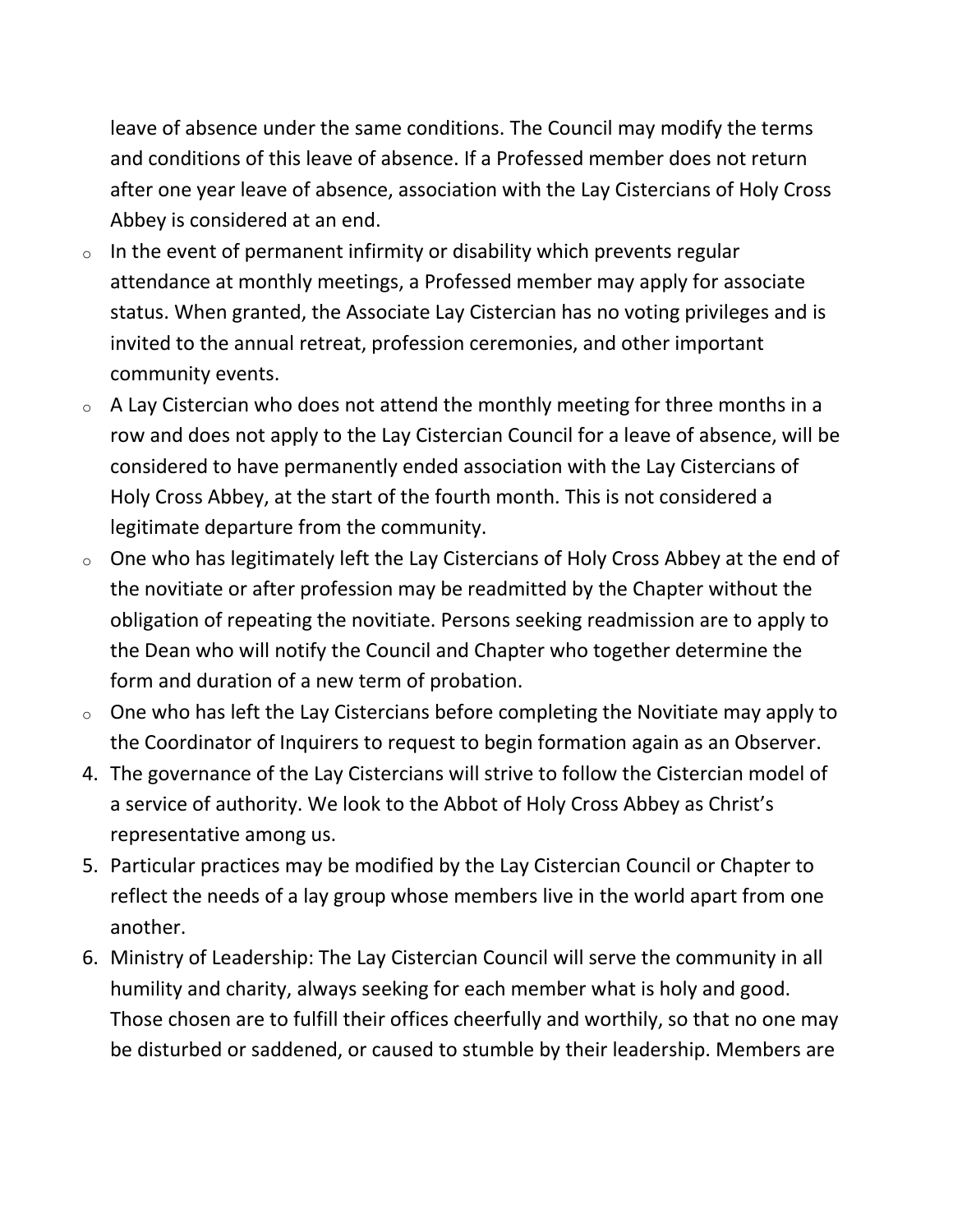to support and uphold the Lay Cistercian Council to the mutual benefit of the entire community.

- 7. The Lay Cistercian Council and its Dean are elected by professed Lay Cistercians.
- $\circ$  Elections are held annually by secret written ballot.
- o All Professed members appear on the ballot to serve as Council members.
- $\circ$  Professed Lay Cistercians who cannot be present at the election may ask another Professed Lay Cistercian to act as their proxy in all votes held on the day of the election. Anyone wishing to exercise this right must notify a member of the Council before the election.
- $\circ$  The five members with the most votes constitute the Council. In the case of a tie, a runoff is held.
- $\circ$  Following the Council election, the members of the Council constitute the ballot list for the position of Dean. The Council member with the most votes is the Dean. In the case of a tie, a runoff is held.
- $\circ$  The new Council and Dean take their offices at the monthly meeting following the election.

Formation

- 1. Formation to Cistercian life, as to all Christian life, has as its purpose the restoration of the divine likeness in each person through the working of the Holy Spirit.
- 2. The Lay Cistercian community's role in the process of formation is to help each member assimilate the essential elements of the Cistercian way of life.
- o The Coordinator of Inquirers assists Observers throughout the Observership.
- o At least one Professed member serves as a formal support and guide to the Postulants and Novices throughout the formation process.
- 3. Formation continues throughout life, based on the Rule of Saint Benedict and the Cistercian patrimony, and draws from the riches of biblical, liturgical, and spiritual theology.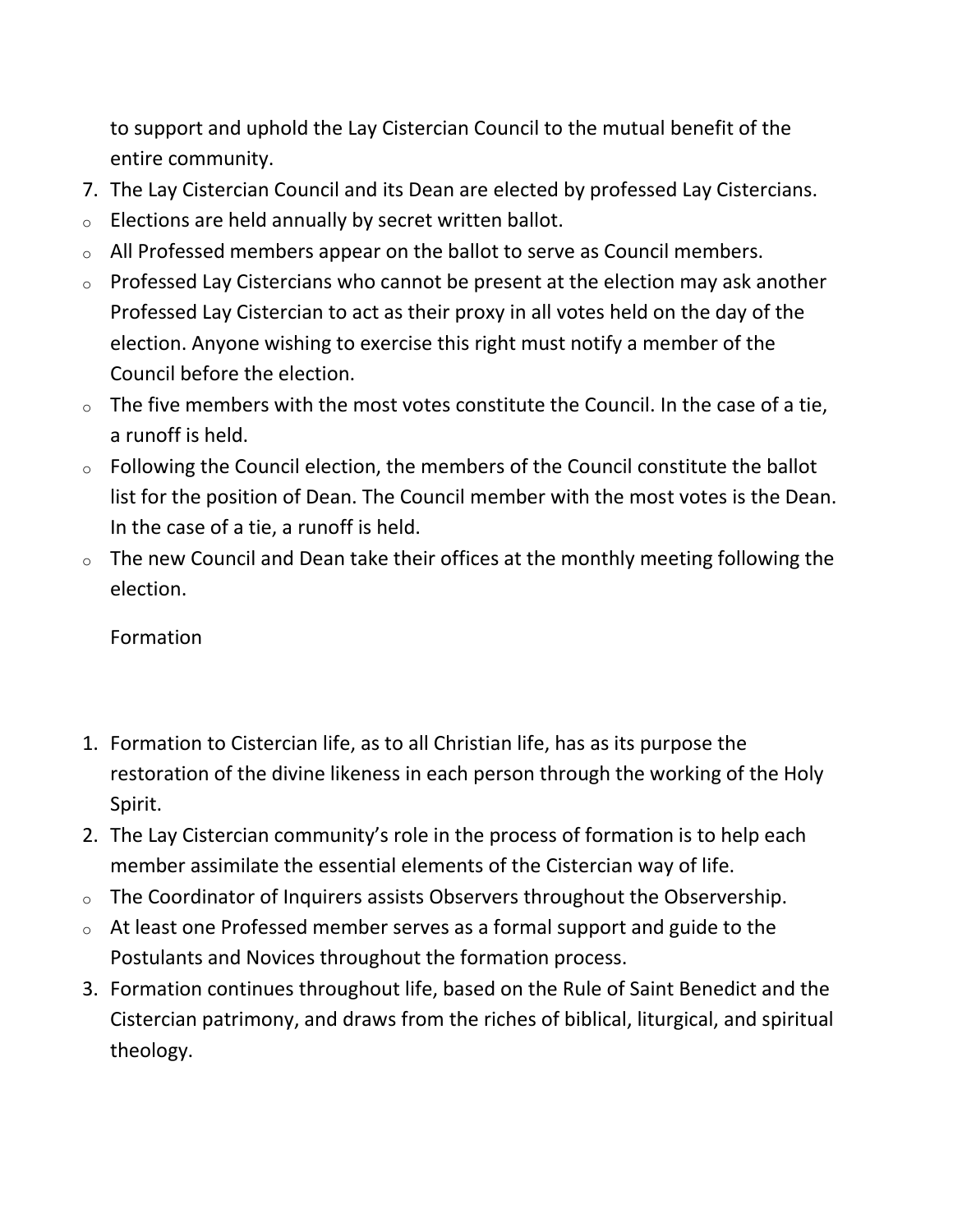- $\circ$  The content and timing associated with each period of formation, including ongoing formation for the Professed, is coordinated with the Monastic Spiritual Advisor.
- 4. The Lay Cistercian formation process follows the monastic pattern, from Inquirer, through Observer, Postulant and Novice to Professed. During the Observership, which lasts approximately four months, one participates by attending the monthly meetings. Formation begins with the Postulancy (approximately one year) and continues with the Novitiate (approximately three years). Following profession, formation continues as long as one is part of the Lay Cistercian community.

## Promises

- 1. Mutual discernment and promises underlie the entire Lay Cistercian formation process. Each person who asks to explore must be aware the journey of formation leads to profession and cannot be embarked upon without being free to make that promise.
- o No one shall begin the Observership without being free to make promises. Anyone who has been a Secular Franciscan, Benedictine Oblate, or member of a similar association shall furnish the Coordinator of Inquirers, before the date for the Observership is set, with proof that she is not currently bound by promises to that association.
- 2. Progression through formation will require mutual discernment before a deeper commitment is made, as from Observer to Postulant. Discernment requires conversations with God and with the community in order to ensure readiness and the call to move to the next level of commitment. We trust the Holy Spirit to be active in this mutual discernment. By allowing a time of reflection and examination we trust the Holy Spirit will reveal a call to renewed commitment and continued formation or a call to another path.
- $\circ$  The process of mutual discernment varies as commitment deepens. An Observer may become a Postulant unless the simple majority of the Council, in consultation with the Monastic Spiritual Advisor, does not approve. A Postulant's request to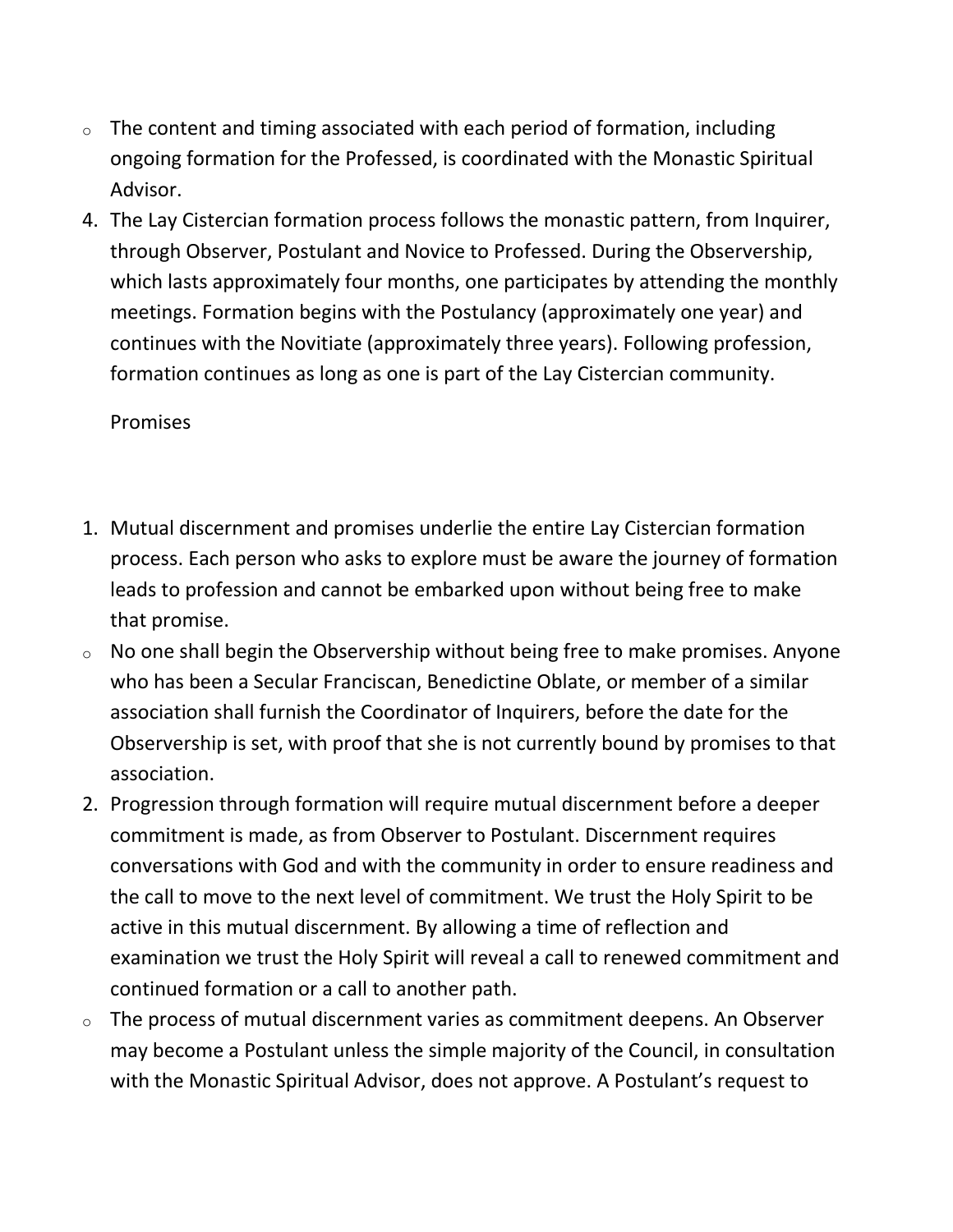become a Novice is subject to approval by two-thirds of the Professed Lay Cistercians present for the vote. A Novice's request to make promises is subject to approval by two-thirds of the Professed Lay Cistercians present for the vote.

- 3. Promises of stability to the Lay Cistercians of Holy Cross Abbey, obedience to the Abbot of Holy Cross Abbey, the Lay Cistercian Council and its Dean, to family and other legitimate authority, and conversatio morum as we seek transformation in Christ, are first made after a Novice has completed the Novitiate. These promises are re-affirmed annually. The mutual discernment preceding a promise is a time of examination and preparation which may lead to making or re-affirming a promise, or may lead to realization that one's call is leading elsewhere.
- $\circ$  Promises are made and re-affirmed annually in the presence of the Abbot and members of the monastic community by making this statement of profession: I, N., promise my stability, fidelity to the Lay Cistercian way of life, and obedience according to my state in life, under the Rule of Saint Benedict, Abbot, and in accordance with the Constitutions and Statutes of the Lay Cistercians of Holy Cross Abbey. I do this before God and all his saints, in this Abbey of Our Lady of the Holy Cross of the Cistercian Order of the Strict Observance, constructed in honor of the Blessed and ever Virgin Mary, Mother of God, and in the presence of Dom N., abbot of this monastery, N., Dean of the Lay Cistercians of Holy Cross Abbey, and all the brethren.

Maintaining Harmony

1. Because of the serious effect of discord and disorder on the spirit of the community, as necessary the Dean and the Council will discern proper discipline to restore harmony to the community. Guided by the Rule of Saint Benedict, they will intercede with private warnings to a discordant member of the Lay Cistercian community and, if necessary, with public conversation in the Lay Cistercian community. The Dean and Council will set disciplines in due proportion to the seriousness of the discord, ranging from temporary limits on participation to permanent removal from the community.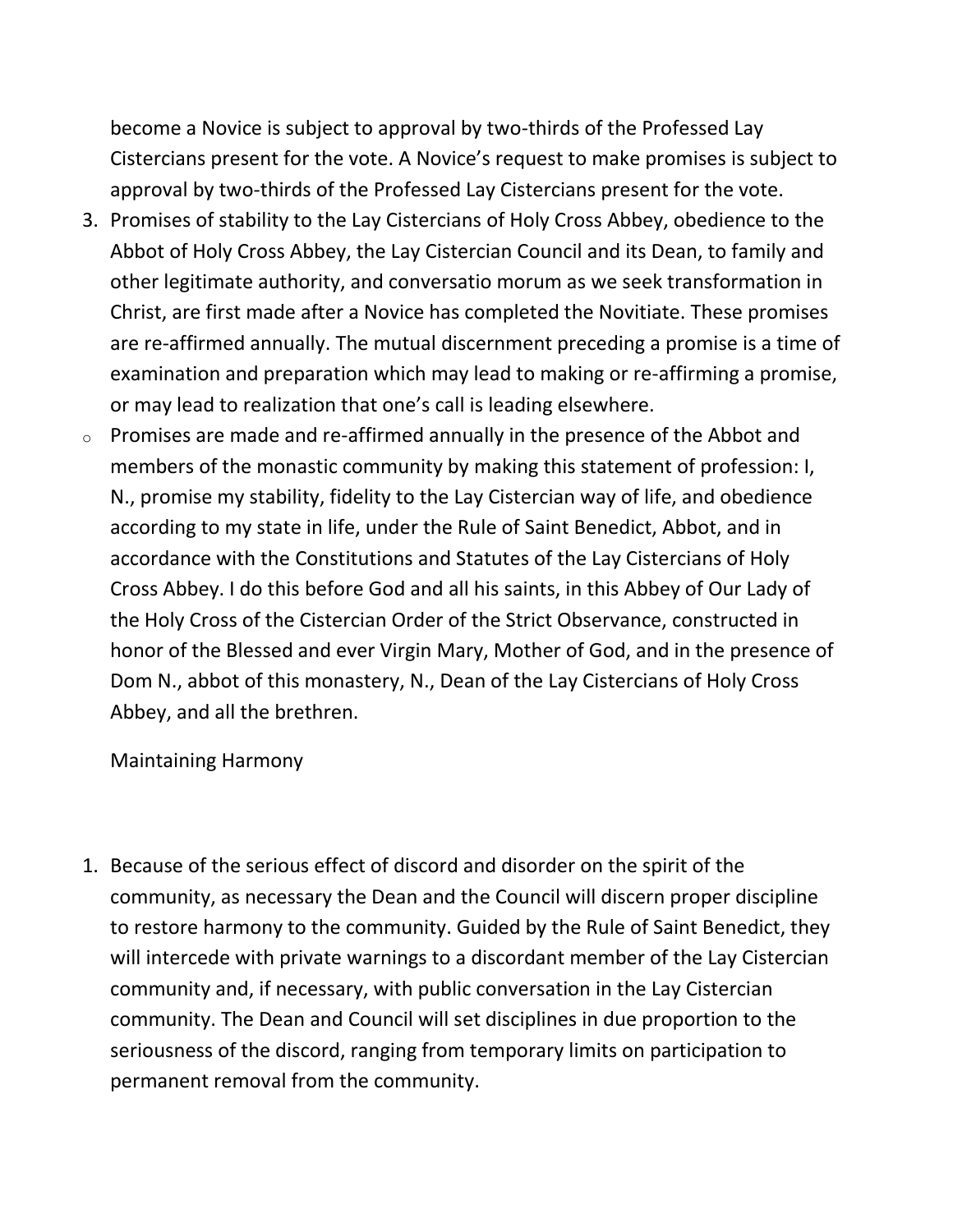$\circ$  This process is coordinated with the Monastic Spiritual Advisor.

Relationship to Holy Cross Abbey

Pastoral Care

- 1. The Abbot exercises pastoral care of the Lay Cistercians through prayer, the provision of a Monastic Spiritual Advisor and regular visitations. While respecting autonomy of the Lay Cistercian community, the Abbot watches over the progress of the community, supports it in its spiritual formation and fosters concord among its members.
- 2. Monastic Spiritual Advisor: The spiritual formation of the Lay Cistercians is guided by a monastic spiritual advisor provided by the Abbot, as far as possible.
- 3. Annual Visitation: The purpose of the regular visitation is to strengthen the Lay Cistercian community and to motivate the members to lead the Lay Cistercian life with a renewed spiritual fervor. This requires the active cooperation of the Lay Cistercian community.
- $\circ$  During the visitation, the Abbot meets with the Dean and Lay Cistercian Council and the Lay Cistercian community. He also makes himself available for individual meetings, if requested.

Service to the Monastic Community:

- 1. Lay Cistercians provide prayerful support to the monastic community and such other service as may be requested by the Abbot.
- $\circ$  Any services provided by a Lay Cistercian to the monastic community shall be with the prior knowledge of the Abbot.

Changes to the Lay Cistercian Constitutions and Statutes: